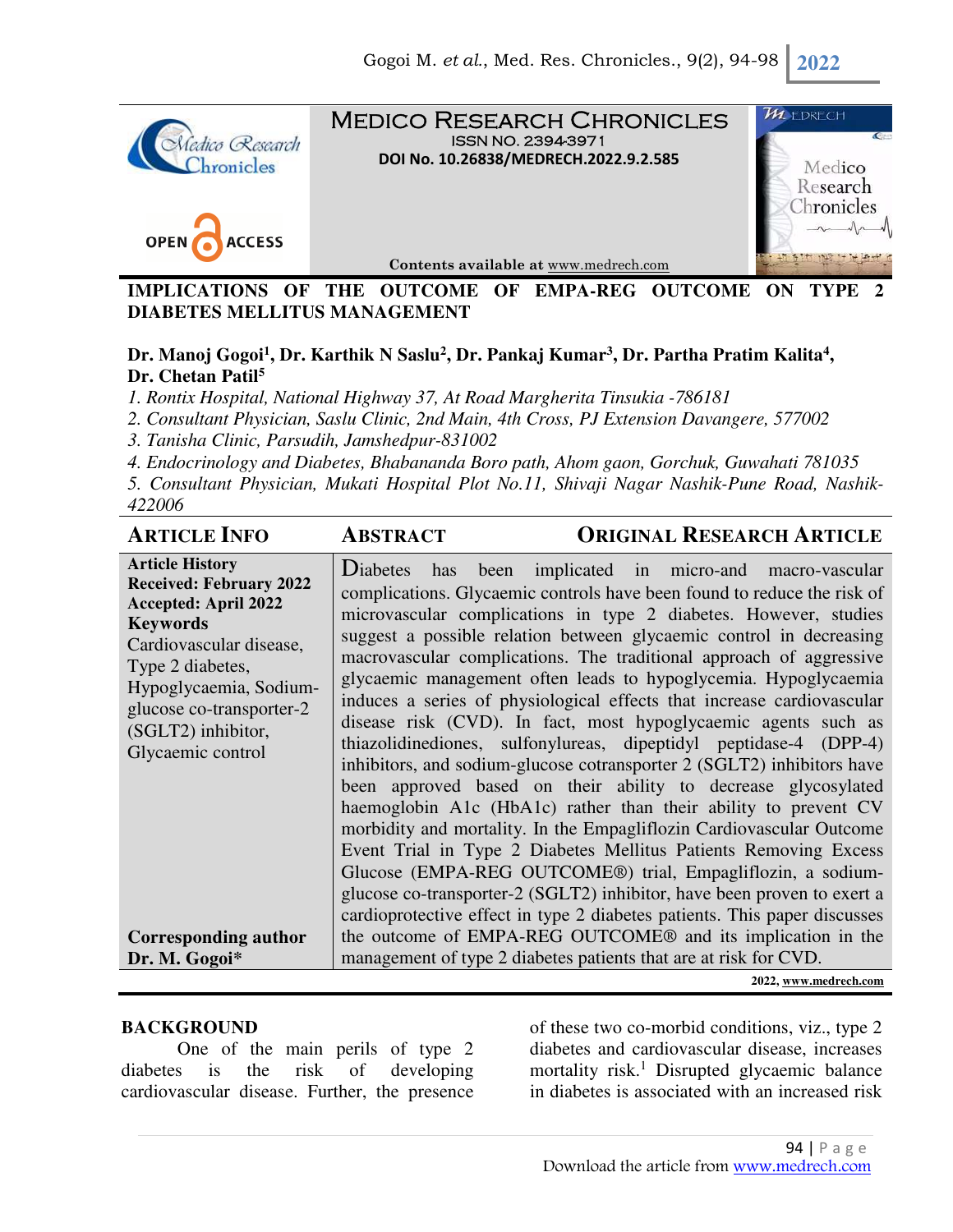for vascular events and mortality. Furthermore, patients with a chronic disease that exhibit poor renal function and are on a poly-pharmaceutical treatment regimen are at even higher risk for developing vascular complications.<sup>2</sup> Traditionally, the management of diabetes treatment has been to reduce the hyperglycemia seen in diabetes. However, of late, studies in clinical and population settings point out that intensive glucose lowering or the use of specific glucose-lowering drugs may be associated with adverse cardiovascular (CV) outcomes.

#### **Relationship between glycaemic control and vascular complications**

The relationship between glycaemic control and microvascular complications has been well established. However, the possibility of a relationship between glycaemic control and macrovascular disease is implicated in the outcome of various epidemiological studies wherein intensive glucose control has often failed to reduce macrovascular events. Intensive glucose control has been found to perpetually increase the risk of hypoglycemia and thereby higher cardiovascular risk.<sup>3</sup>

Hypoglycemia induces a cascade of physiologic events, including oxidative stress, cardiac arrhythmias, ischemic cerebral damage, and even sudden cardiac death.<sup>4</sup> Acute and chronic hypoglycemia increase the risk for cardiovascular diseases (CVD) through several potential mechanisms viz., adrenergic activation, tachycardia, platelet aggregation autonomic dysfunction, bradycardia, and hypokalaemia. These events eventually increase arrhythmogenicity, leading to a pro-thrombotic state, intensifying myocardial ischemia, and having an unfavorable hemodynamic effect.<sup>2</sup> Further, hypoglycemia has also been associated with events of prolonged hospitalization. Thus, hypoglycemia may cause a multitude of consequences that may have a significant impact on societal healthcare costs.<sup>5</sup>

Therefore, it is necessary to establish the cardiovascular safety benefits of glucoselowering agents.

## **Hypoglycemia agents and CV risk**

Most of the glucose-lowering agents or their combination strategies have shown no significant CV benefit in the risk of death or heart failure. A meta-analysis of the clinical data of rosiglitazone suggests an increased CV risk with its usage. In addition, an unexpected higher risk of hospitalization due to heart failure was observed with the use of glitazones and, more recently, saxagliptin (a dipeptidyl peptidase 4 [DPP-4] inhibitor). These findings have prompted the need for a more stringent assessment of diabetes therapies. As a result, in 2008, the US Food and Drug Administration (FDA) made mandatory requirements for assessing all new diabetes therapies for CV safety and outcomes.

The newest therapeutic class of hypoglycaemic agents-Flozins are sodiumglucose linked transporter 2 (SGLT2) inhibitors. These drugs act by blocking glucose reabsorption from the renal ultrafiltrate, thereby inducing glycosuria. Apart from reducing the HbA1c levels effectively, Flozins result in loss of body weight and a slight reduction in systolic arterial blood pressure. Additionally, Flozins have been implicated in increasing the levels of HDL and LDL cholesterol fractions, as well as adverse effects, such as urinary tract and genitourinary infections.<sup>6–8</sup>

# **EMPA-REG OUTCOME study and its implications**

Empagliflozin is one of the recently introduced Flozin drugs found to be an effective agent for managing diabetes and CV events in clinical trials. The Empagliflozin Cardiovascular Outcome Event Trial in Type 2 Diabetes Mellitus Patients Removing Excess Glucose (EMPA-REG OUTCOME®) trial evaluated the efficacy and safety of the sodium-glucose co-transporter-2 (SGLT2) inhibitor empagliflozin that reduced glycated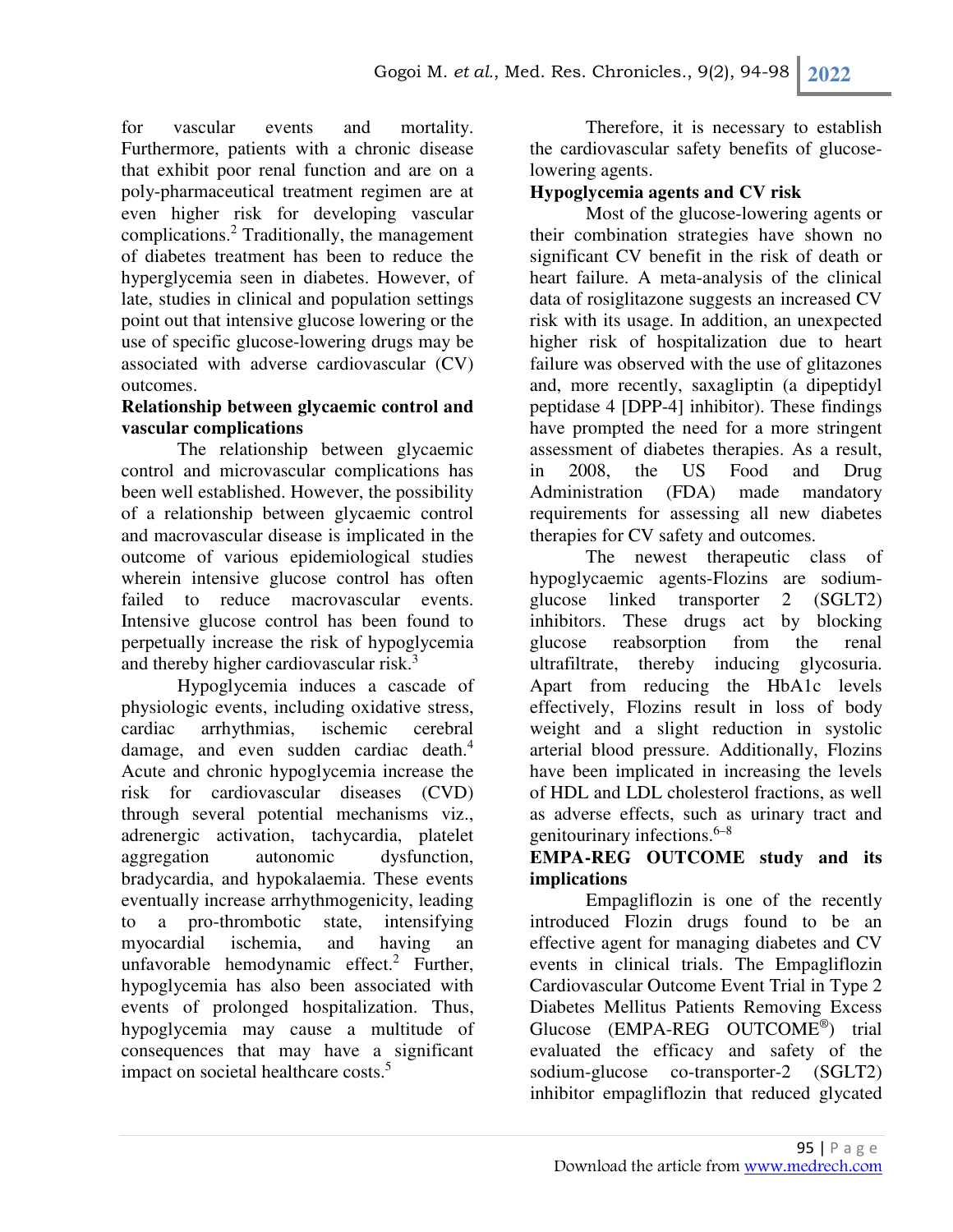haemoglobin (HbA1c); however, it did not increase the frequency of hypoglycaemic adverse events even when used in combination with insulin.<sup>9</sup>

The findings of EMPA-REG OUTCOME® were remarkable, and for the first time, a glucose-lowering agent, empagliflozin, was found to reduce major adverse CV events along with cardiovascular mortality, hospitalization for heart failure, and overall mortality when administered in combination with the standard care in type 2 diabetic patients with high CV risk. Interestingly, the EMPA-REG OUTCOME study was premeditated to assess the CV safety of empagliflozin and not to assess its glucose-lowering effects or how glucoselowering affects cardiovascular outcomes. Over 7 thousand patients with type 2 diabetes and CV disease took part in the trial. The following were assessed during the trial:

- Primary outcome death from CV causes, non-fatal myocardial infarction (excluding silent myocardial infarction) or non-fatal stroke;
- Secondary outcome- hospitalization for unstable angina;
- Additional changes in parameters as compared to baseline values: HbA1c levels, weight, WHR, blood pressure, heart rate, LDL and HDL cholesterol levels and uric acid levels

The primary endpoint occurred in 490 of 4687 patients (10.5%) in the pooled empagliflozin group (10 mg and 25 mg doses) and 282 of 2333 patients (12.1%) in the placebo group, resulting in a 14% relative risk reduction for the primary composite 3-point major adverse cardiovascular events (MACE) of cardiovascular death, non-fatal myocardial infarction, and non-fatal stroke in patients receiving empagliflozin compared with those receiving placebo (HR, 0.86; 95.02% CI, 0.74- 0.99;  $P \le 0.001$  for noninferiority). With no significant decrease in the relative risk of stroke or myocardial infarction, the MACE

risk reduction was primarily driven by a 38% relative risk reduction in cardiovascular death (HR, 0.62; 95% CI, 0.49-0.77; P <.001). In addition, there was a 32% relative risk reduction in all-cause mortality (HR, 0.68; 95% CI, 0.57-0.82; P <.001) and a 35% relative risk reduction in the incidence of hospitalization for heart failure (HR, 0.65; 95% CI, 0.50-0.85; P ¼ .002). An analysis of secondary microvascular outcomes demonstrated that patients on empagliflozin experienced slower progression of kidney disease and a lower risk of progressing to macroalbuminuria than those on placebo.<sup>10</sup> The EMPA-REG outcome study also proved the safety profile of empagliflozin. However, the variance in the primary outcome became evident approximately 3 months after starting empagliflozin, thus making it highly unlikely that empagliflozin's cardioprotective mechanism is related to glucose-lowering or anti-atherosclerotic effects of the drug. Several potential mechanisms of action have been proposed to explain the cardiovascular benefits of empagliflozin since the completion of EMPA-REG OUTCOME, which includes, reductions in HbA1c, body weight, uric acid, and visceral adiposity; hemodynamic effects, such as reductions of blood pressure and intravascular volume, osmotic diuresis, and sympatholytic; hormonal effects, such as increased glucagon, and effects on the reninangiotensin-aldosterone system; and fuel energetics, such as a shift from glucose or fatty acids to ketone use. $11$ 

The results of the EMPA-REG outcome implicated that using empagliflozin saves the life of 1 patient per 39 treated (NNT — the number needed to treat).  $^{2}$ Also, the valuable effect of empagliflozin occurred irrespectively of how well glycemia was controlled. Diabetes management has undergone a paradigm shift after this study.

The pertinent take-away messages from EMPA-REG OUTCOME that are relevant to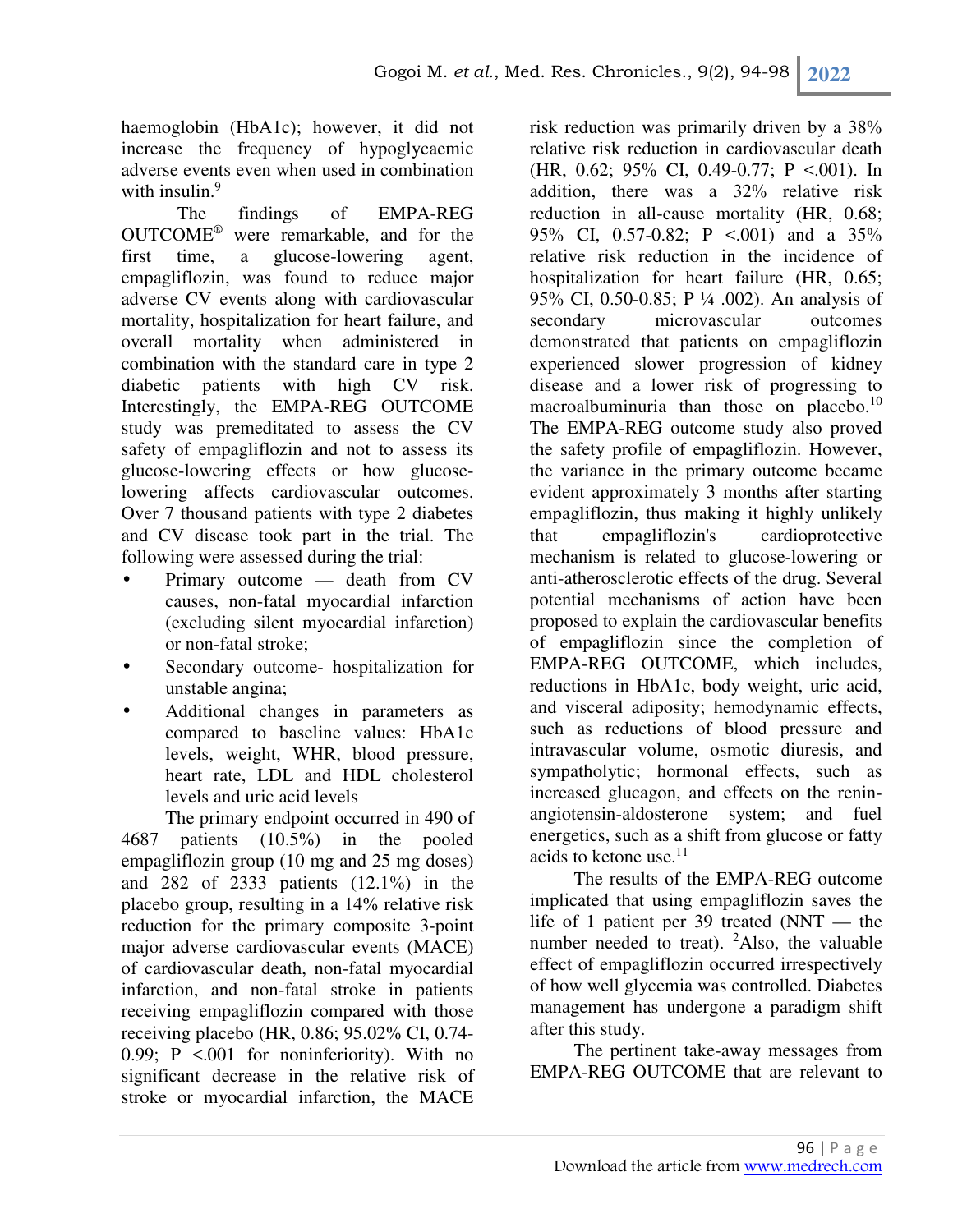practitioners caring for individuals with type 2 diabetes and pre-existing CV disease are-

- It is essential to identify patients with type 2 diabetes at high risk for CV disease. It should be considered the first step in the management of type 2 diabetes.
- Prevention of cardiovascular morbidity and mortality should be one of the critical strategies for the management of type 2 diabetes.
- There is a need for in-depth clinical evaluation of other SGLT2 inhibitors to establishing the beneficial effects are about empagliflozin specifically and not to the whole class of the SGLT2 inhibitors.
- Beneficial effects of empagliflozin have been observed when used in combination with standard therapy.

Since the exact mechanism of empagliflozin's cardioprotective effects is still unknown, detailed investigational studies need to be carried out to understand the CV effects of current diabetic management strategies with or without empagliflozin. To resolve this, an interesting hypothesis was given by Ferrarini et al. that explains the cardioprotective effect of empagliflozin.<sup>12</sup> The hypothesis suggests that under mild and persistent conditions of ketonemia, which occurs during SGLT2 inhibitors treatment, β-hydroxybutyric acid is taken up by various organs, including the heart, which results in oxidation of free fatty acids being displaced. As a result, substrate selection increases the transduction of oxygen consumption into cell metabolism at the mitochondrial level. Besides, SGLT2 inhibitors cause haemoconcentration, resulting in enhanced oxygen release to the tissues, resulting in strong synergy with the metabolic substrate. These cell mechanisms seem to work in conjunction to result in the observed clinical effects viz., increased diuresis and reduced blood pressure; thereby exerting the protective CV effect that was observed during the EMPA-REG OUTCOME trial. $12$ 

## **CONCLUSIONS**

 Poor glycaemic control has contributed tremendously to the burden of diabetic complications and mortality, especially those related to cardiovascular disease. However, aggressive glycaemic management often leads to the complication of hypoglycemia that has been implicated to enhance the risk of cardiovascular disease in type 2 diabetes patients. However, only a few of the available hypoglycaemic agents have shown benefits in reducing cardiovascular risks. When administered with standard therapy, Empagliflozin shows promising results in a reduction in adverse cardiovascular outcomes. The results from the EMPA-REG OUTCOME study have completely rekindled enthusiasm for tackling residual cardiovascular risk in patients with type 2 diabetes. However, detailed investigation to understand the mechanism of the cardioprotective effect of the empagliflozin needs to be done for better and more comprehensive management of type 2 diabetes patients with CV risk. The EMPA-REG OUTCOME study's findings emphasize that the prevention of cardiovascular morbidity and mortality should be one of the primary objectives for the management of type 2 diabetes.

## **REFERENCES**

- 1. Empagliflozin, Cardiovascular Outcomes, and Mortality in Type 2 Diabetes. *New England Journal of Medicine*. 2016;374(11):1092-1094. doi:10.1056/NEJMc1600827
- 2. Strojek K, Rokicka D, Szymborska-Kajanek A, Wróbel M. Empagliflozin. Results of the EMPA-REG OUTCOME trial. A breakthrough in treatment of type 2 diabetes? *Clinical Diabetology*. 2016;5(3):107-110. doi:10.5603/DK.2016.0018
- 3. Desouza C v., Bolli GB, Fonseca V. Hypoglycemia, Diabetes, and Cardiovascular Events. *Diabetes Care*.